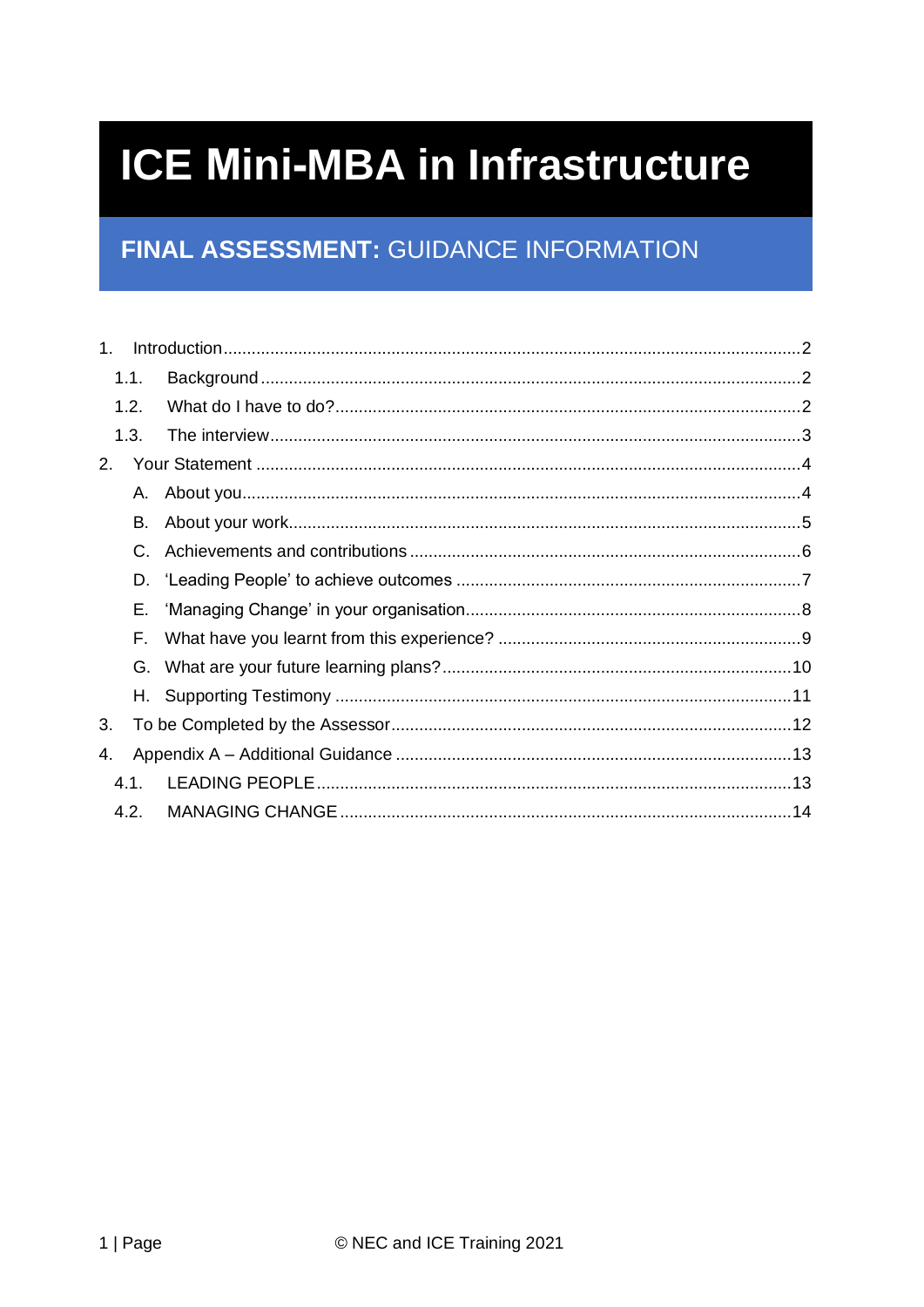# <span id="page-1-0"></span>**1. Introduction**

# <span id="page-1-1"></span>**1.1. Background**

This programme is designed to support your progression to leadership, enabling you to direct and shape your organisation. The learning elements are designed to equip you with the knowledge and skills you require. The assessment is a post course reflection focussing on how you apply these within your work; leading people and making a positive contribution through effective continuous development. It also requires that you think about your ongoing development and 'what comes next' for you.

It is important to note that this assessment is not a technical assessment in terms of your skills and expertise as an engineer, surveyor, inspector or commercial manager. It is an assessment of your ability to learn and develop yourselves and others in order improve performance – how well you can lead people and manage change.

The assessment comprises a written statement from you, testimony from a supporter (such as a line manager, or other senior managers) and an online interview with one of our assessors.

You are recommended to start compiling your statement **6 months after** your course starts, to have sufficient time to practice knowledge learnt, and accumulate evidence for your written statement, once you have gone through all the eLearning modules, and your statement is completed and signed off by your nominated supporter, you will be able to upload this assessment form to book your interview assessment. The interview will take place online and take around one hour. You will be able to see the available time slot and book the one that's most suitable for you.

During the interview, the assessor will draw on your statement and the supporting testimony. They will then recommend that you pass or are referred for additional information or development.

This interview is an excellent opportunity for you to discuss your skills and expertise with an experienced professional. You will be able to discuss areas of success as well as those where more experience could be helpful. They will also be able to help you to start to plan your ongoing development and plans for developing and growing your organisation.

# <span id="page-1-2"></span>**1.2. What do I have to do?**

To complete this process, you will be required to:

- Complete and upload your submission form on the learning portal. Please read section "Your submission" as this will help you to focus on what is required.
- Nominate a line manager or other suitable colleague (your supporter) to give supporting testimony to your statement. You should make it clear to them that you are submitting your statement and that it is the final assessment for your Mini MBA in Infrastructure.
- Undertake a telephone interview with your assessor to confirm that you are using your new skills and knowledge to work effectively as a leader and have plans to support your ongoing development as well as that of your team and the wider organisation. As part of this, you will be required to answer questions they may have and you may be asked to provide additional information for support or clarification.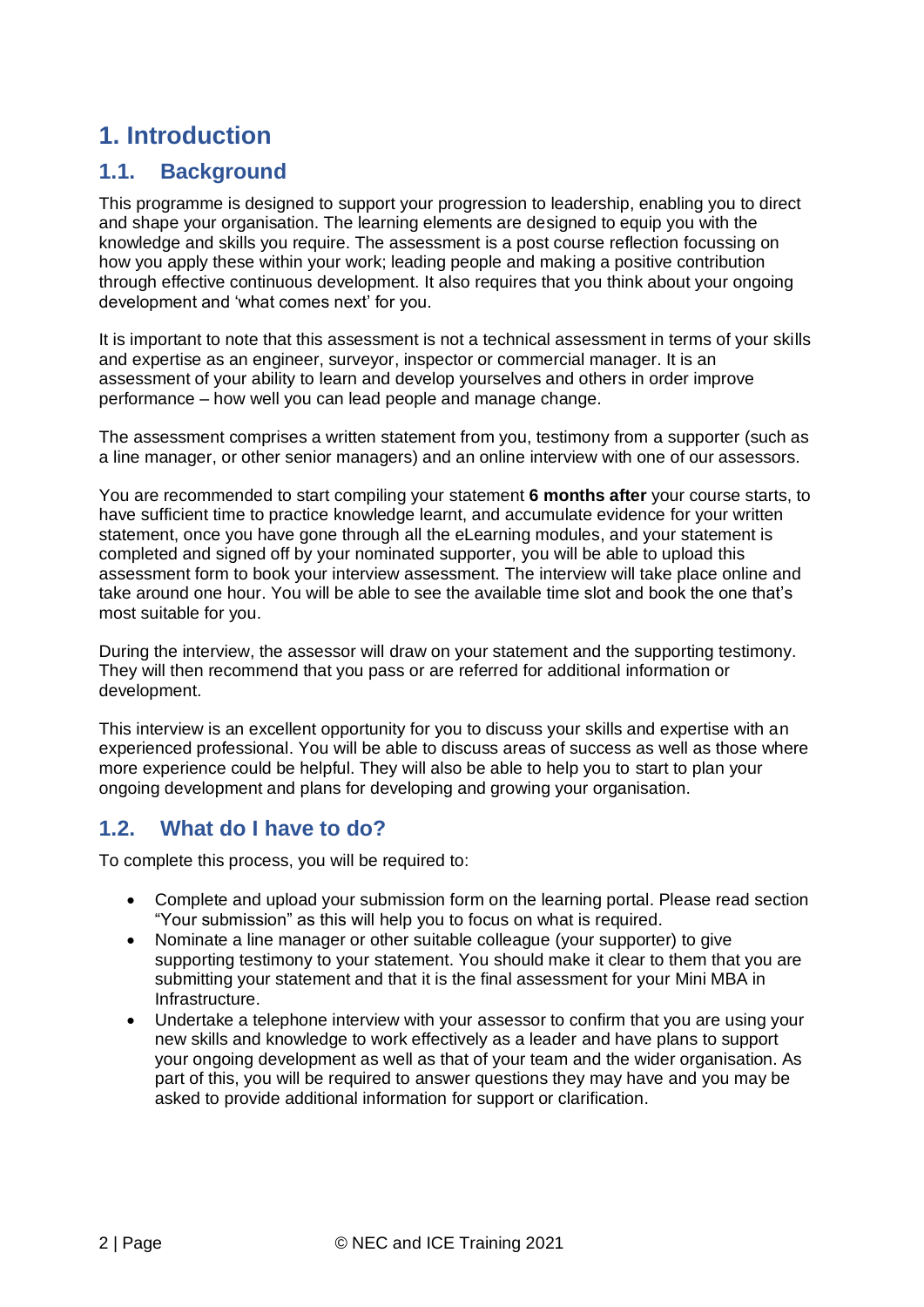# <span id="page-2-0"></span>**1.3. The interview**

The interview will be conducted online and last approximately 1 hour. You should ensure that you are in an environment conducive to you giving your full concentration and maximising your performance.

The assessor is not there to comment on your technical expertise as an engineer, surveyor or commercial manager. They are there to assess how much you have learnt from your experience, improved your working practices and relationships because of that learning and how you will continue to grow and evolve though ongoing development and other opportunities. They ensure that you have supplied sufficient information for assessment, and that your claims are validated.

Once you are connected to an assessor, they will strive to maintain ongoing contact with you. If for any reason it is not possible to keep to the agreed interview day or time, at least 24 hours' notice to your assessor would be appreciated. If you repeatedly fail to respond, your application will be put on hold.

Ahead of the interview, the assessor will have access to your statement as well as the supporting testimony from your line manager or other suitable colleague.

During the interview, the assessor will ask about the examples detailed in your submission and ensure that your written claims and verbal discussions are coherent and supported by corroboration such as the supporting testimony from your line manager. They will seek to ascertain:

- That you have used the skills, knowledge and expertise derived from the Mini MBA in **Infrastructure**
- How these skills underpin your performance and make a positive contribution to your organisation
- What you have learned from these achievements and how you plan to continue to develop your leadership skills

Based upon these activities your assessor will make one of two recommendations:

- **PASS** no further action needed, Mini MBA in Infrastructure certificate to be awarded
- **REFERRAL** you will be asked to resubmit your statement and/or redo the telephone interview. You will be given specific guidance on what you should do to strengthen your case.

Further details on referrals and what to do next are included in later sections.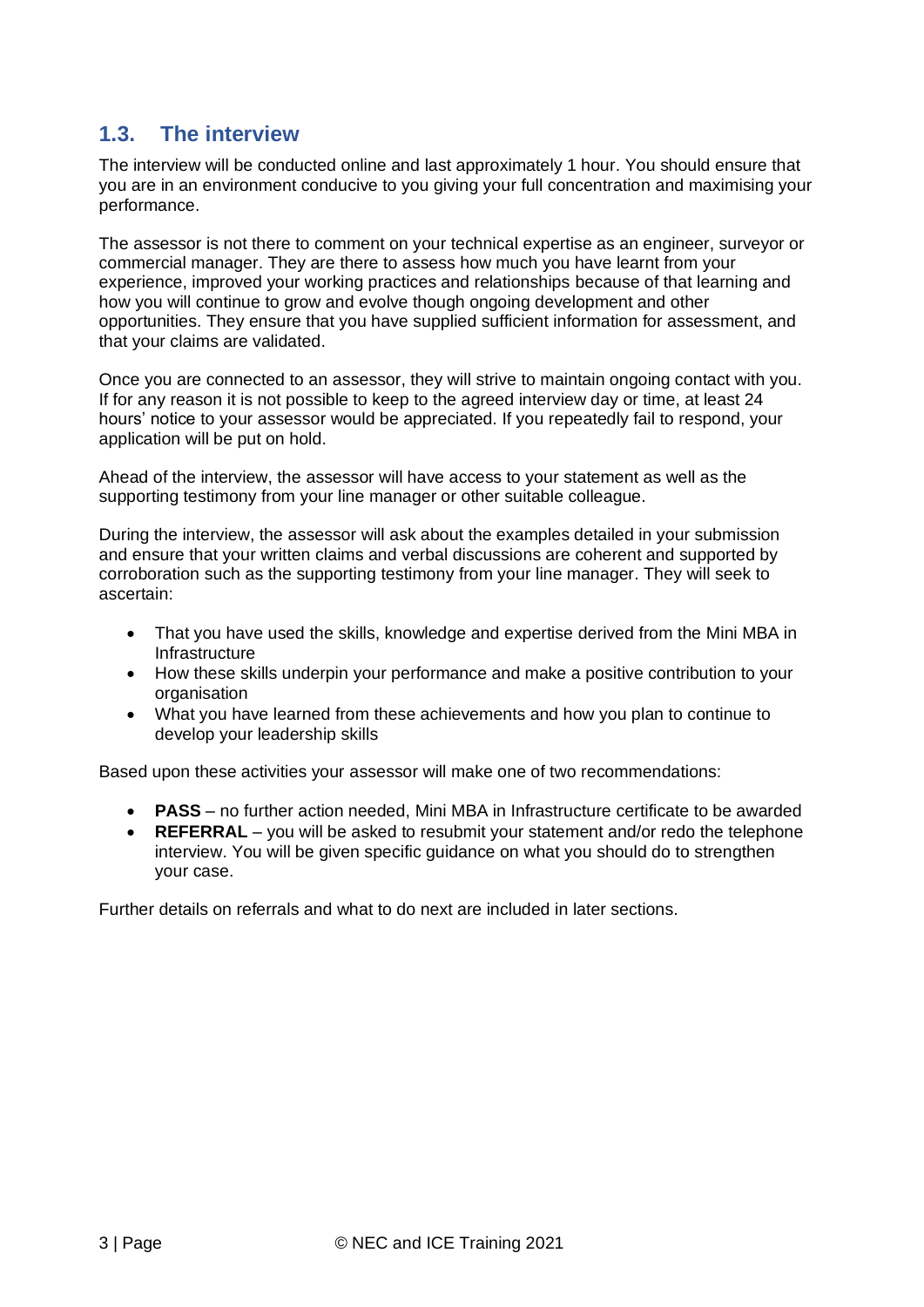# <span id="page-3-0"></span>**2. Your Statement**

This part of the process is to allow you to establish how since completing the Mini MBA in Infrastructure programme you have

- a) demonstrated consistent effective performance within your own organisation (or a client organisation if appropriate)
- b) used your skills and expertise in leading people and managing change, and
- c) learned from your experience and are being committed to ensuring your continuing professional development (CPD).

**Please note:** Use the first person singular wherever possible to indicate that it is your work and performance that you are describing. There is guidance on numbers of words within each section. The use of graphs, diagrams, tables or appendices is not allowed.

The information you provide in this form will only be accessible to the ICE/NEC admin team, your assessor and potentially a moderator.

Guidance has been provided in each section to help you to focus your reflection.

When you have completed your statement, upload it on learning portal by click *Upload my submission.*

<span id="page-3-1"></span>

| About you<br>А.                                                                                                                                                    |  |  |  |  |  |
|--------------------------------------------------------------------------------------------------------------------------------------------------------------------|--|--|--|--|--|
| Name:                                                                                                                                                              |  |  |  |  |  |
| Email:                                                                                                                                                             |  |  |  |  |  |
| Telephone:                                                                                                                                                         |  |  |  |  |  |
| NB: You will be required to join the assessor for the online interview at the agreed time. Please<br>notify your assessor if you are travelling outside of the UK. |  |  |  |  |  |
| Employer:                                                                                                                                                          |  |  |  |  |  |
| <b>Job Title:</b>                                                                                                                                                  |  |  |  |  |  |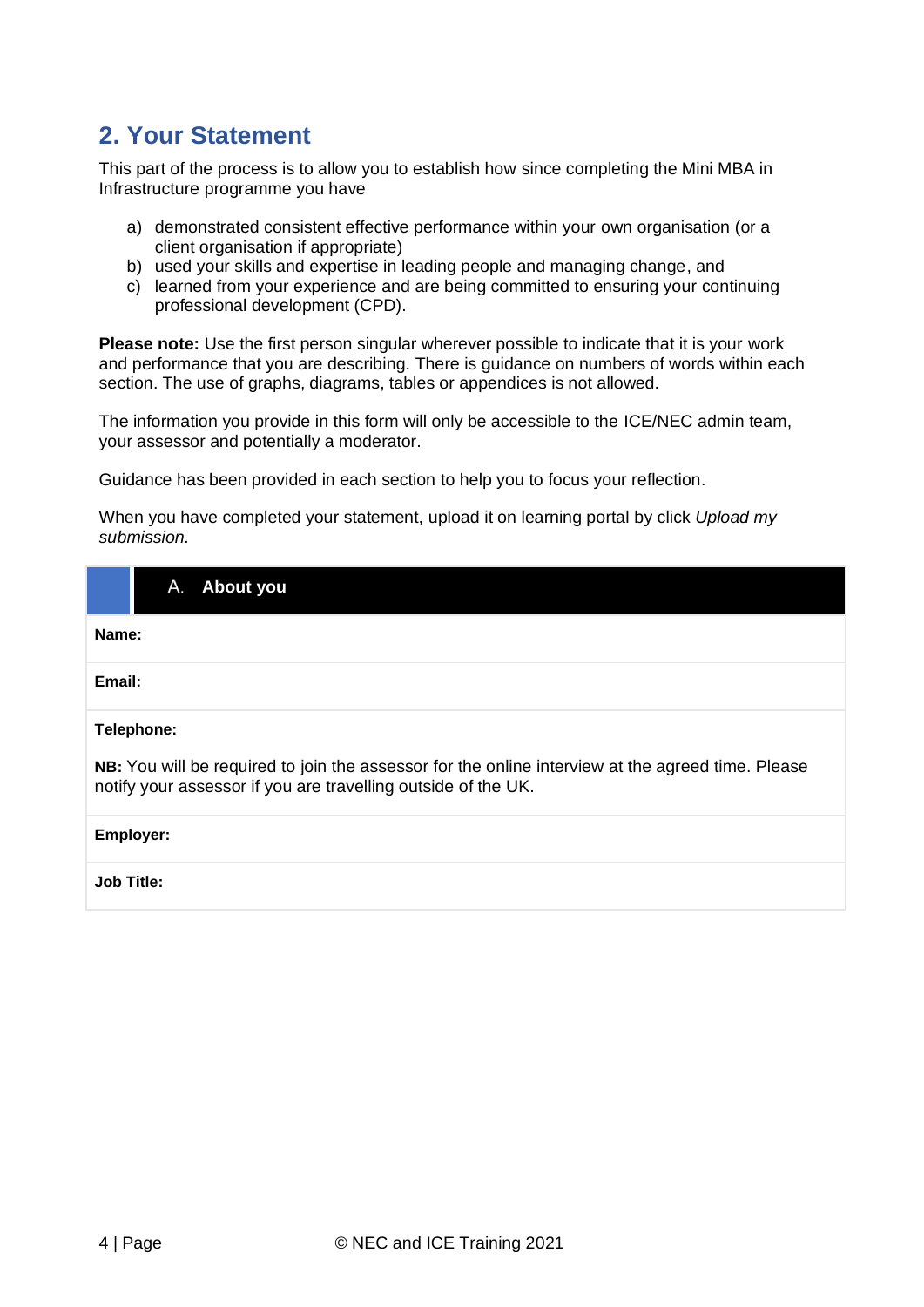### <span id="page-4-0"></span>**About your work**

Briefly explain the background to your statement: the sector you work in, your organisation and your role and responsibility within the organisation.

**GUIDANCE:** Here you should set the scene for your statement. Provide details of your job role and the organisation you work for; you may need to outline the nature of the organisation. Briefly explain the main responsibilities of your role and where you fit into the organisation.

*[250-350 words]*

**YOUR STATEMENT:**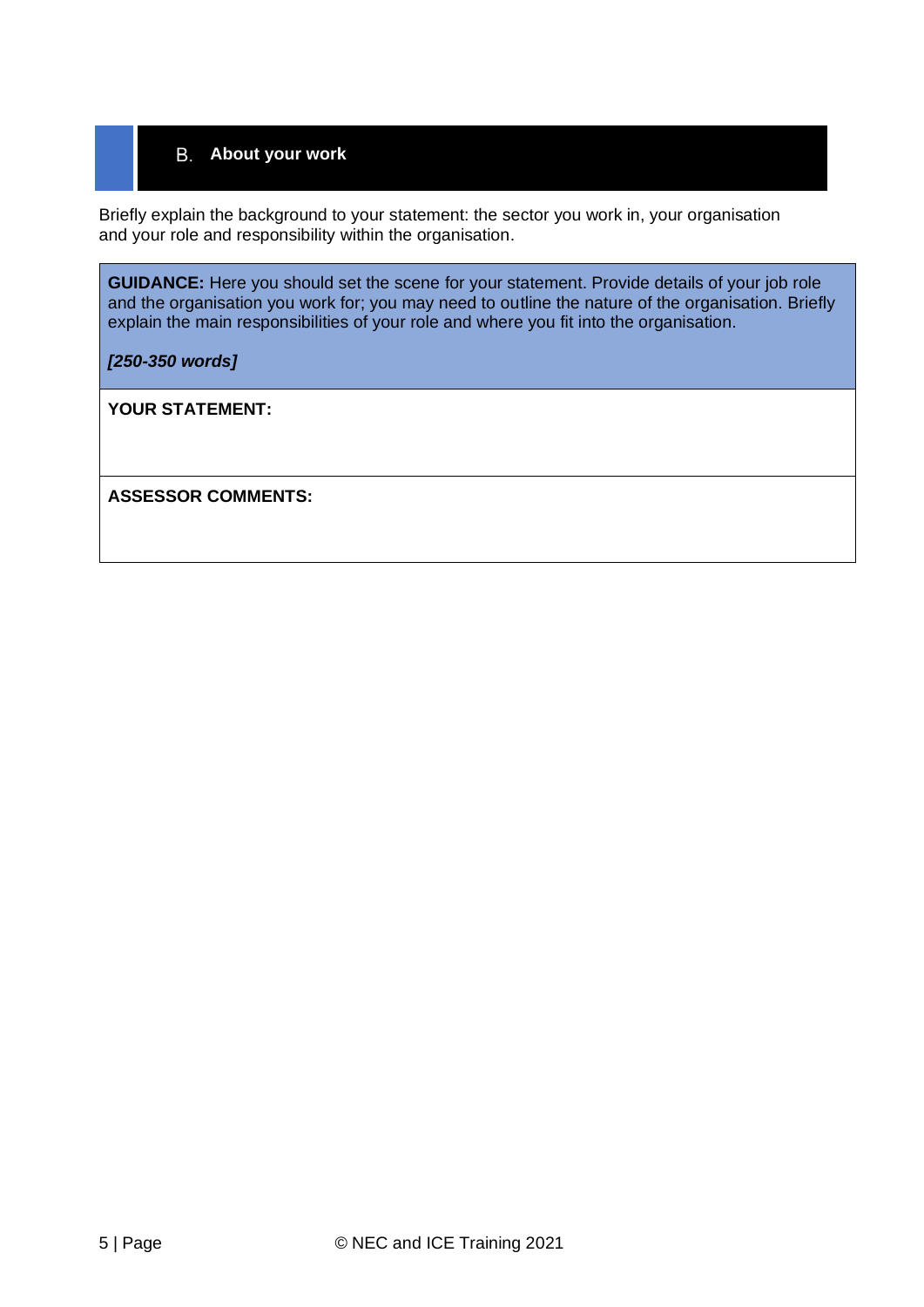### <span id="page-5-0"></span>**Achievements and contributions**

Describe your key achievement(s) since you started the Mini MBA in Infrastructure and explain the contribution or influence they have had on the organisation and team members. Where possible you should include measures (quantitative or qualitative) and/or outcomes to illustrate your contribution.

**GUIDANCE:** The organisation need not be one in which you are employed, it could be that you have recently changed employment or want to share what you have achieved in a formal, though voluntary, position such as in a charitable body or a sports/leisure club.

Achievements should be personal to you and your role, demonstrating how the knowledge and skills developed during the Mini MBA in Infrastructure have helped to improve your working performance and contributions to the organisation. Possible areas could include:

- Creating something that delivered positive results (product, service or market development)
- Making significant savings or performance improvement via a new way of doing things
- Maintaining performance in the face of difficulties, e.g. reductions in staffing levels
- Maintaining and sustaining your business model; motivating staff to retain skills
- Maintaining the level of turnover in adversity (even if not growing)
- Increasing profit or market share

To illustrate the achievement(s) you should include measures where possible; "hard" measures e.g. savings made, or "soft" measures e.g. increased customer satisfaction.

#### *[600-750 words]*

#### **YOUR STATEMENT:**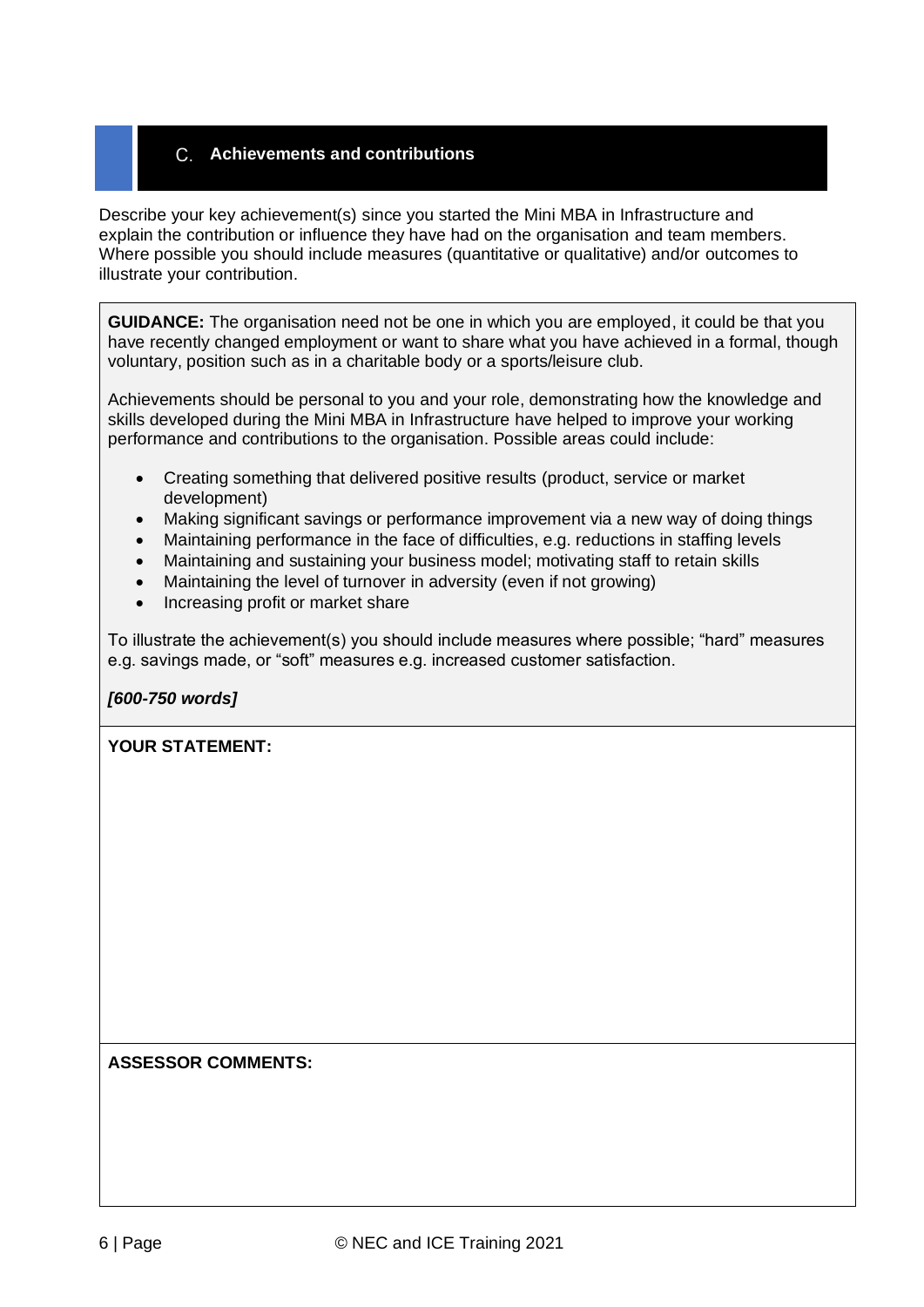### <span id="page-6-0"></span>**'Leading People' to achieve outcomes**

In this section, we will ask you to describe how you have improved your leadership skills. You should provide examples of how you have started to lead people effectively, sharing what you did personally, why, the outcome and what you have learnt from that.

**GUIDANCE:** Please select two skills for this Leading People section from the list below.

- Provides clear purpose and direction
- Inspires trust respect and shared values
- Communicates clearly and succinctly
- Develops and supports others
- Resolves problems and conflicts with positive outcomes.
- Adapts leadership style to take account of diverse situations
- Promotes wellbeing and valuing staff

Using each skill as a heading, describe how you have applied that skill. It must be our own application of the skill. Where others were involved, their roles should be made clear. You should include an explanation of:

- what you did
- why you did it
- what the outcome was
- what you have learnt and how this will inform you going forwards

#### *[600-750 words for each skill = 1200-1500 words]*

#### **YOUR STATEMENT:**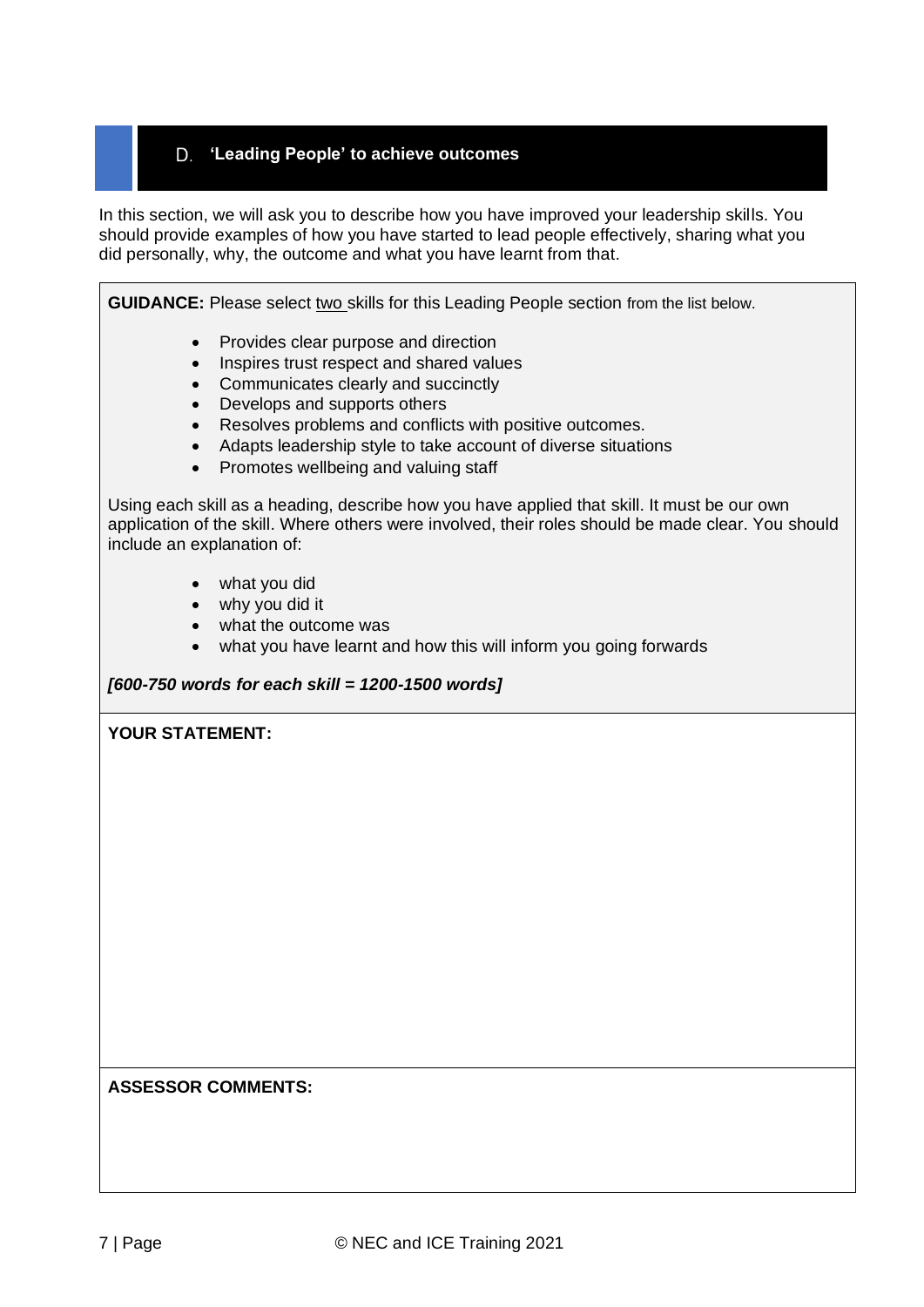### <span id="page-7-0"></span>**'Managing Change' in your organisation**

In this section, we will ask you to describe how you have improved skills when managing change within an organisation. You should provide examples of how you have started to manage change more effectively, sharing what you did personally, why, the outcome and what you have learnt from that.

**GUIDANCE:** Please select two skills for this Managing Change section from the list below.

- Create an environment enabling others to be creative, innovative and value quality
- Identify opportunities for change and development
- Scope plan and drive change
- Manage others through the change process
- Consistently apply strategic thinking
- Take account of stakeholder issues

Using each skill as a heading, describe how you have applied that skill. It must be our own application of the skill. Where others were involved, their roles should be made clear. You should include an explanation of:

- what you did
- why you did it
- what the outcome was
- what you have learnt and how this will inform you going forwards

#### *[600-750 words for each skill = 1200-1500 words]*

#### **YOUR STATEMENT:**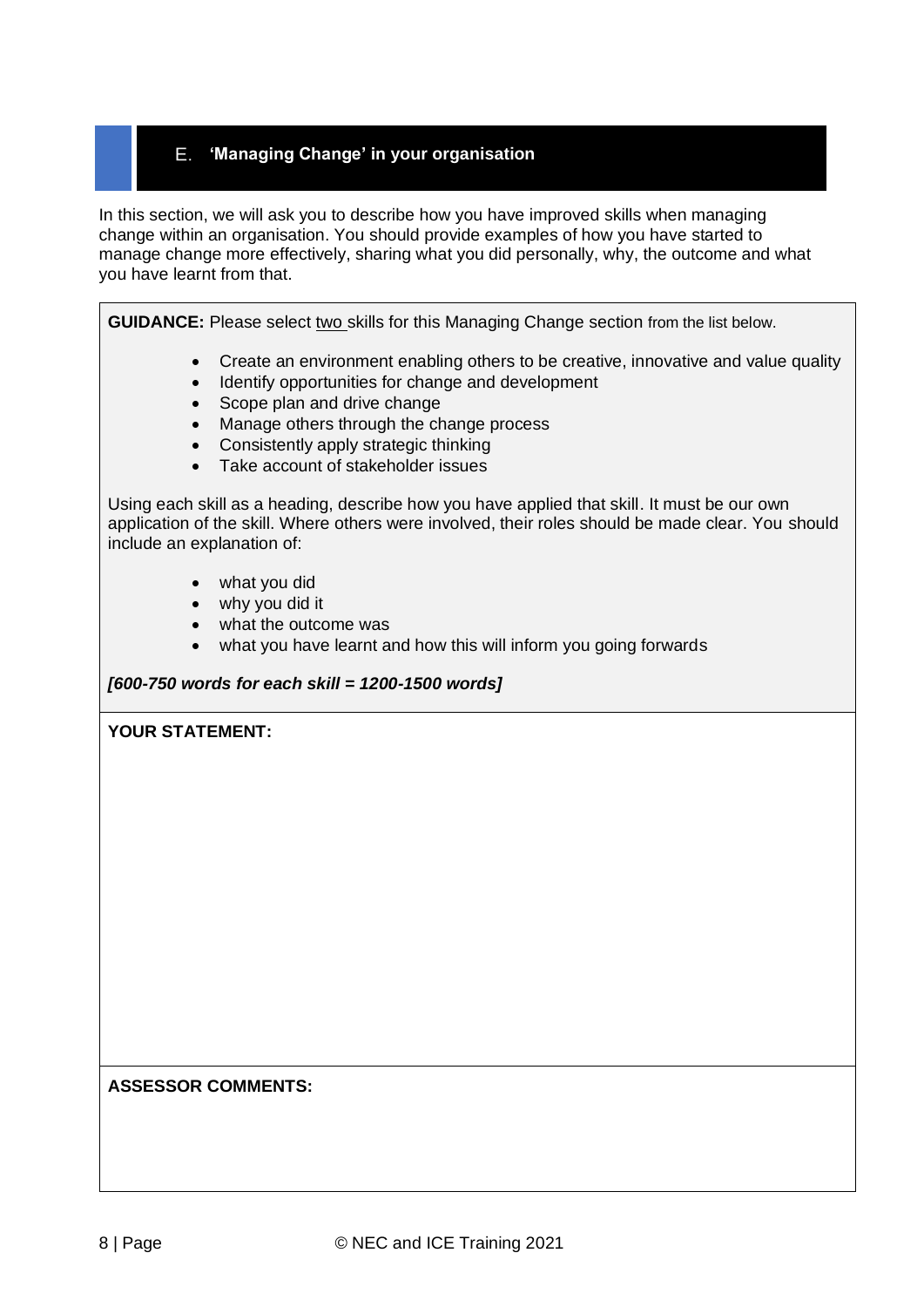#### <span id="page-8-0"></span>**What have you learnt from this experience?**

In this section, you should reflect upon the experience of the course and how it affected your working practices, relationships and professional outlook including development plans.

**GUIDANCE:** Reflection is at the heart of developing the skill to learn continually from experience. It will be personal to you –your behaviours are relevant here rather than any process employed.

There are two parts to this section:

Firstly, you need to critically reflect on your experiences, activities and use of the skills to draw out any learning that might help you in the future. You may for example have discovered that you were better at handling conflict or aren't as good at influencing and negotiating as you thought. How did you overcome any challenges? Were they easy or more difficult than expected? So this in essence is where you reflect on your strengths and weaknesses; and where you may need to learn new skills or build on existing ones.

The second part is where you reflect constructively on how you might have done things differently and the lesson(s) learnt so that if you were to undertake a similar exercise in the future you could do things better.

You should identify:

(1) What you have learned about your skills of leading people and managing change?

(2) With hindsight what would you have done differently and why?

#### *[250-350 words for each section = 500-700 words]*

#### **YOUR STATEMENT:**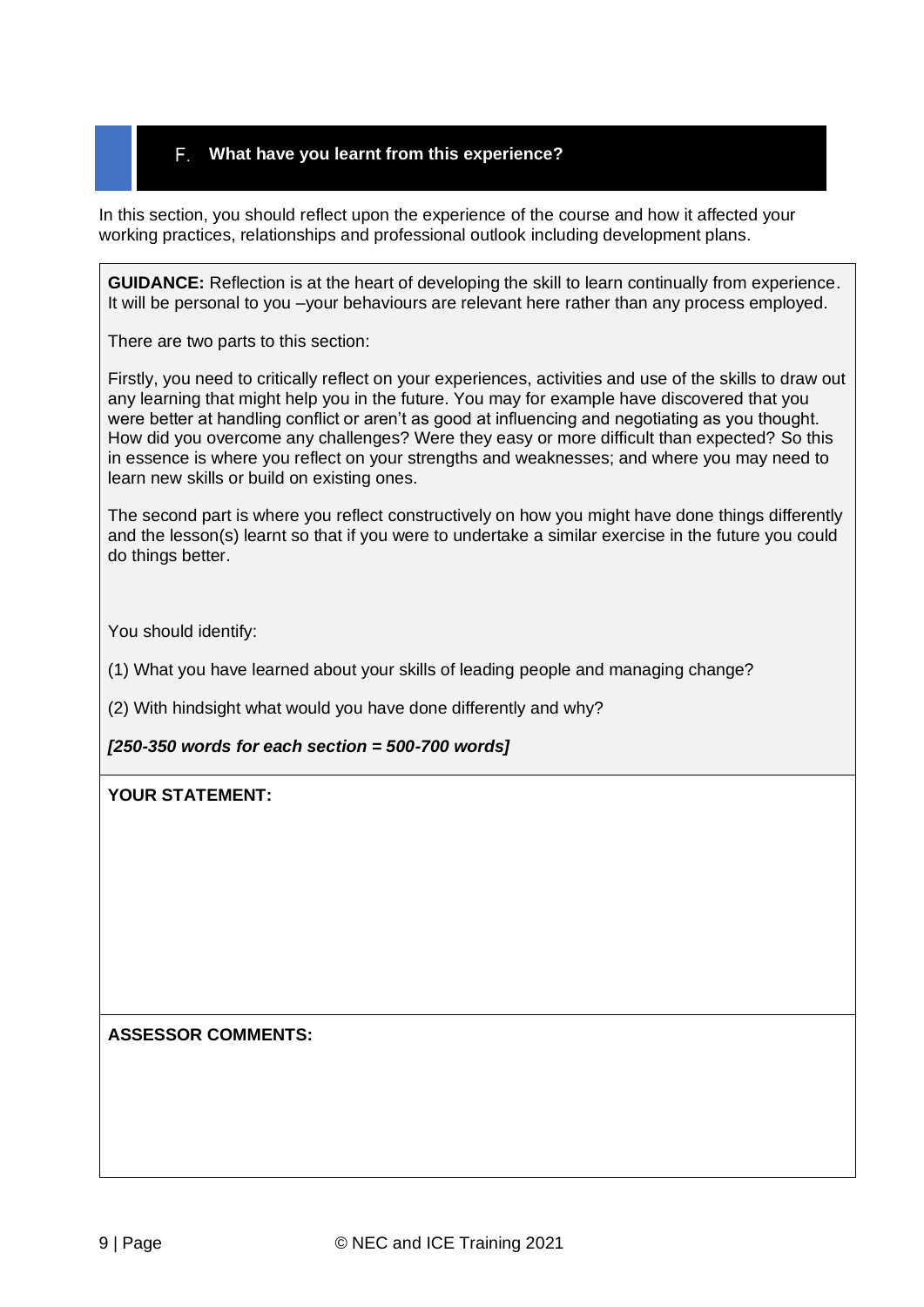### <span id="page-9-0"></span>**What are your future learning plans?**

This is where you think about your ongoing development plans. This could include formal training, informal learning, mentoring others or any other activity regarded as professional development.

**GUIDANCE:** This is an opportunity to demonstrate your commitment to your continuing professional development. It is often useful here to identify what your learning aims and purposes are, the activities to achieve them and what time- frames you are considering.

Drawing upon your reflection in section F and any planned changes within your role/ responsibilities identify:

- (1) The skills and knowledge you need to develop over the next 12 months
- (2) The activities you plan to undertake to achieve these goals.

Remember that development activities are not restricted to formal training courses, and may occur through day-to-day activities, including: coaching and mentoring, delegation, secondments, experiential learning, or distance learning lectures/talks/conventions/conferences, research and reading e.g. via the internet, books, journals etc.

#### *[250-350 words for each section = 500-700 words]*

#### **YOUR STATEMENT:**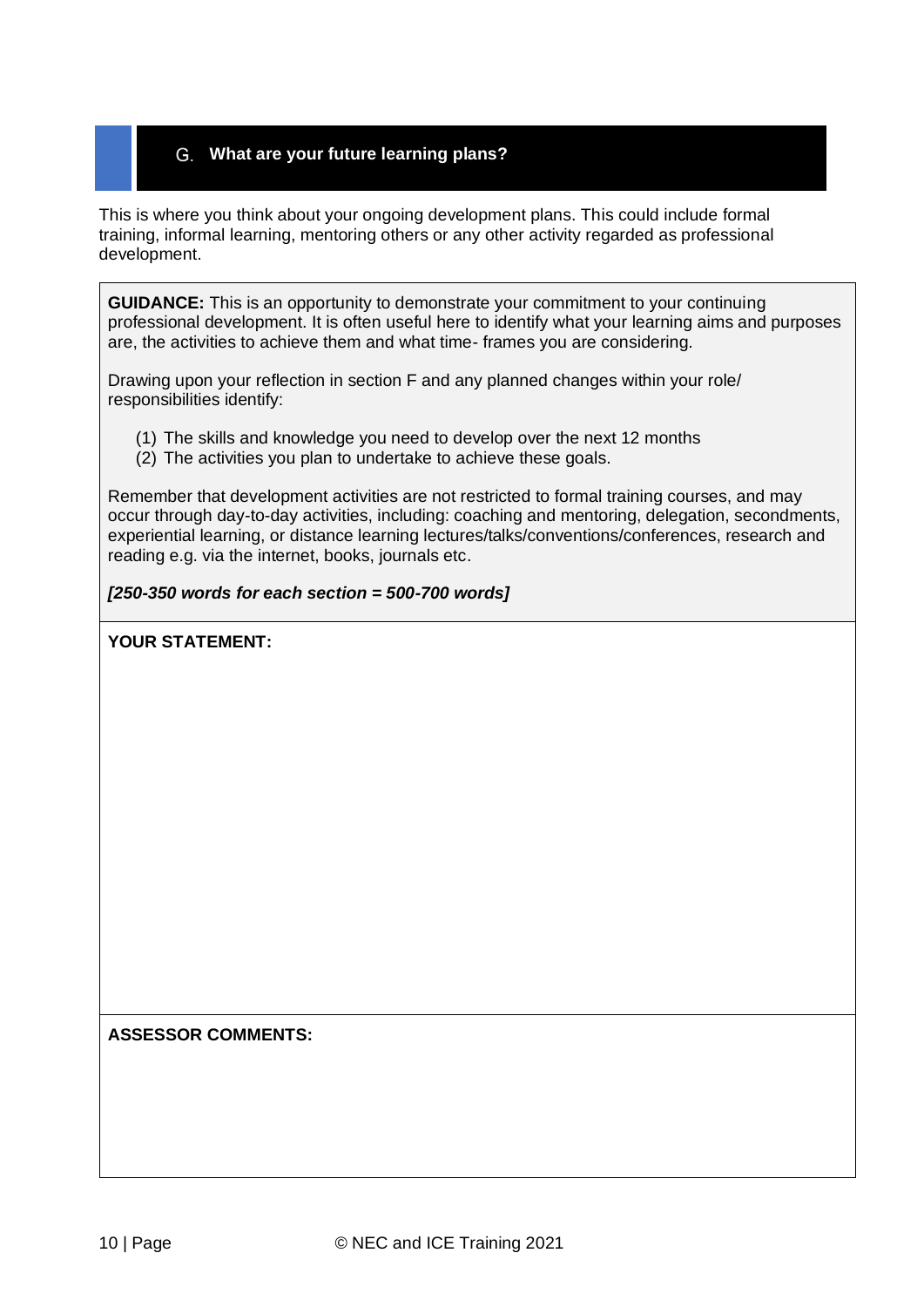### <span id="page-10-0"></span>**Supporting Testimony**

Please provide the details of at least one key individual who can support your statement in terms of receiving the Mini MBA in Infrastructure. They should be your line manager or another senior manager. If this is not possible, you should identify a peer. In all instances this should be someone who can confirm and expand on the value that you have added to your organisation and give their perspective of your application.

They will need to provide their perspective and views on how you have made a difference. The assessor will be looking for a relatively detailed response (approximately 500 – 750 words) in support of your statement.

You should think carefully about who you wish to nominate, ensuring that they will have sufficient knowledge about you and the work you have undertaken. You need to keep them informed about their role and the fact that they will be contacted. You may be asked to provide the name and contact details of additional supporters if the initial one does not provide sufficient information. You will be contacted if this is the case.

| Name                        | Email | Phone | <b>Work Relationship</b> |  |  |  |  |  |
|-----------------------------|-------|-------|--------------------------|--|--|--|--|--|
|                             |       |       |                          |  |  |  |  |  |
| <b>Supporting Testimony</b> |       |       |                          |  |  |  |  |  |
|                             |       |       |                          |  |  |  |  |  |
|                             |       |       |                          |  |  |  |  |  |
|                             |       |       |                          |  |  |  |  |  |
|                             |       |       |                          |  |  |  |  |  |
|                             |       |       |                          |  |  |  |  |  |
|                             |       |       |                          |  |  |  |  |  |
|                             |       |       |                          |  |  |  |  |  |
|                             |       |       |                          |  |  |  |  |  |
|                             |       |       |                          |  |  |  |  |  |
|                             |       |       |                          |  |  |  |  |  |
| Signature:                  | Date: |       |                          |  |  |  |  |  |

**Assessment cannot be completed until the supporting testimony has been received.**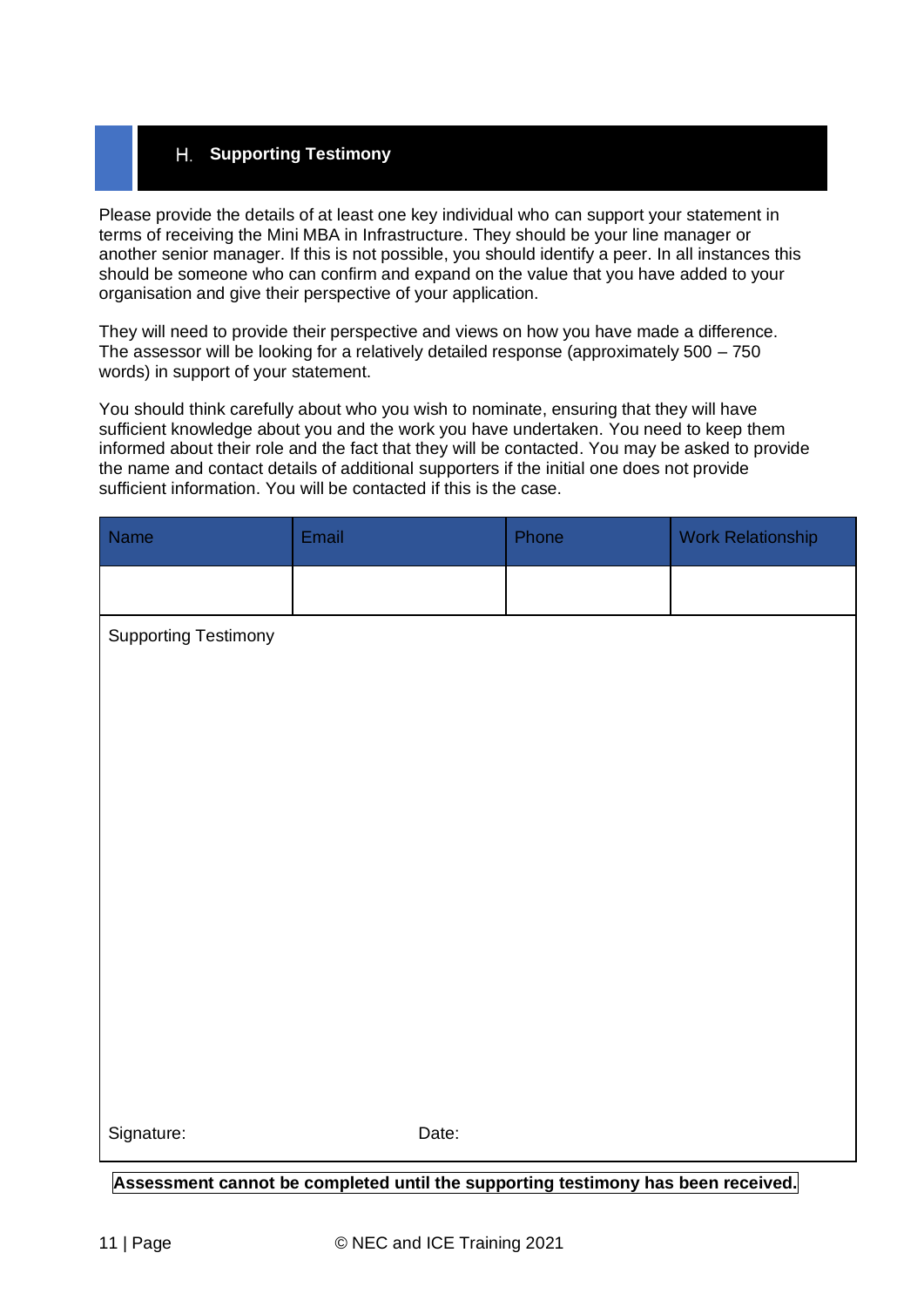# <span id="page-11-0"></span>**3. To be Completed by the Assessor**

**Assessor Name:**

**Date of Interview:**

Assessor recommendation

1. I recommend the candidate is awarded Mini MBA in Infrastructure

**Feedback to candidate:**

2. Further revision required, please complete/indicate below

**Feedback to candidate:**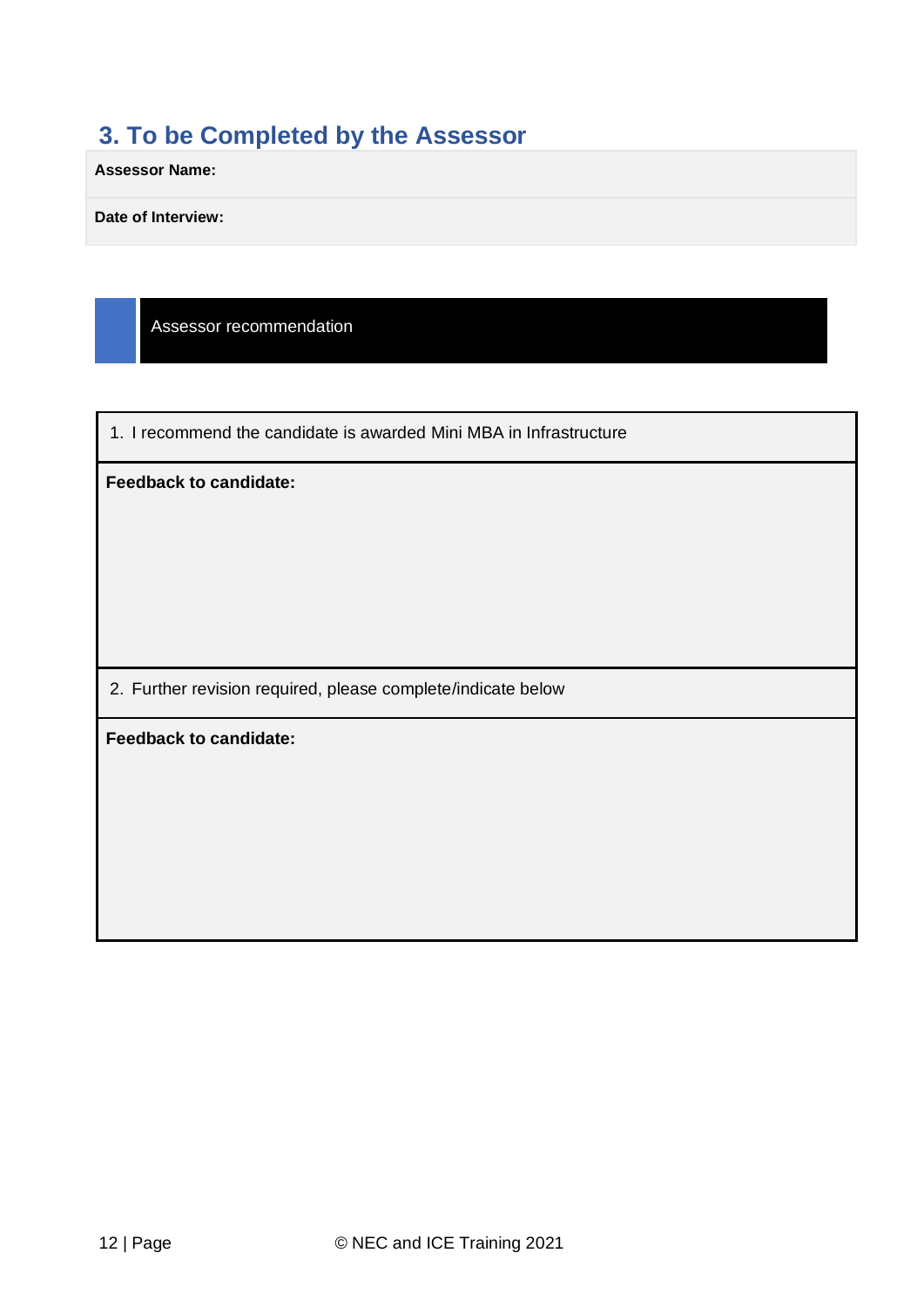# <span id="page-12-0"></span>**4. Appendix A – Additional Guidance**

The examples provided below are indicative of the type of scenarios or issues that could be addressed under the sub-skills for Leading People or Managing Change – they are not an exhaustive or prescriptive list, and candidates may use other relevant examples.

# <span id="page-12-1"></span>**4.1. LEADING PEOPLE**

#### Provides Clear Purpose and Direction

Utilising influencing and persuasion skills to engage people within your organisation and other key stakeholders, to define your organisation's direction and commit their energies and expertise to achieving results. For example, using a series of presentations, workshops and one-one sessions (or other similar methodologies) to explain the expectations/objectives, so that there is no misunderstanding others had clear purpose and direction.

Using strategic diagnostic tools such as SWOT or PESTLE to provide a common purpose or direction. How did you know these were the right tools/approach for your audience? Was there any feedback from colleagues concerning your ability to provide clear purpose and direction?

#### Inspires Trust Respect and Shared Values

Recognise and respect the roles, responsibilities, interests and concerns of colleagues or other relevant people. Achieving positive results required by engaging with staff in a meaningful way, allowing you to communicate and articulate your personal values and those of the business. Demonstrating respect by taking account of cultural differences. Leading by example and taking the time to reward or recognise people as appropriate. What is it that you do to earn the respect and trust of others?

#### Communicates Clearly and Succinctly

Identify how people prefer to receive information and knowledge and what media, languages, styles, timing and pace are most appropriate. Communicate in ways that help people to understand the information and knowledge you are communicating and their relevance. Use a variety of techniques to gain and maintain people's attention and interest and to help them retain and use information and knowledge. Recognise the importance of accurate, meaningful, relevant and up-to-date communication. Check understanding and initiating feedback mechanisms.

#### Develops and Supports Others

Provide individuals with appropriate opportunities to apply their developing competences in the workplace. Support individuals/team members in undertaking learning activities, making required resources available and making efforts to remove any obstacles to their learning. Discuss with individuals their progress and their readiness to take on new roles and responsibilities and agree the support and supervision they will require. Provide individuals and teams with the support and mentoring they require and ensure they receive specific feedback to enable them to improve their performance. Monitor and review the effectiveness of working relationships with colleagues (or other relevant stakeholders) to identify areas for improvement. Mentor or coach others within the organisation.

#### Resolves Problems and Conflicts with Positive Outcomes

Identify potential conflicts between team members and other stakeholders and take preventative action to avoid these. Encourage team members to resolve their own problems and conflicts amongst themselves. Take action to deal with conflicts and to resolve problems when the people concerned are not able to resolve the conflicts themselves. Acknowledge and show respect for peoples' emotions regarding the conflict and seek to manage any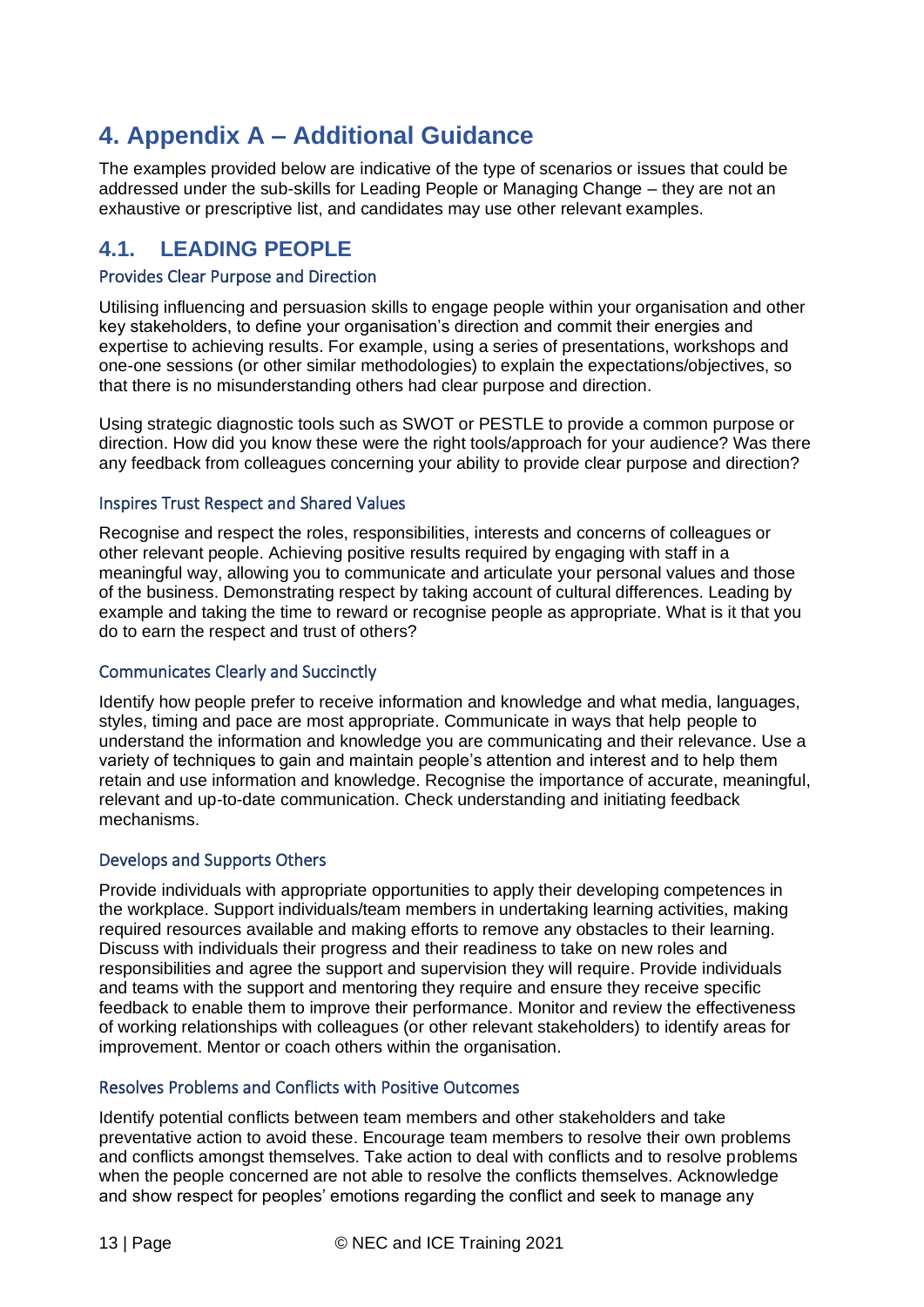negative emotions. Investigate impartially the causes of the conflict, giving all parties opportunities to present the facts and their perceptions about the conflict. Identify and agree with staff involved how to resolve the conflict, without apportioning blame. Seek help from colleagues, specialists or relevant others where necessary.

#### Adapts Leadership Style to Take Account of Diverse Situations

Use a range of leadership styles appropriate to different people and situations. Understand the differences between managing and leading. Ways of ensuring that organisational plans support the organisation's purpose, values and vision. Using two different examples, compare or contrast the effect that different leadership styles (e.g., coaching and autocratic) can have on achieving outcomes within your organisation. How can the style influence, persuade and empower people effectively? Examples can include working with stakeholders or others with vested interest in the organisation, e.g. public sector, governmental links.

#### Promotes Wellbeing and Valuing Staff

Engage staff and other stakeholders in promoting the wellbeing of people. Development of a wellbeing culture and procedures for welfare and occupational health, job satisfaction and stress management. Demonstrating a commitment to an inclusive workplace where diversity and individual differences of staff are valued and respected. Depending on the industry/sector, there would possibly be specific regulatory requirements for enhancement of staff wellbeing. Measurement indicators could include attendance and job satisfaction surveys.

# <span id="page-13-0"></span>**4.2. MANAGING CHANGE**

#### Create an Environment to enable others to be Creative, Innovative and Value Quality

Engage appropriate people within your organisation in identifying and evaluating opportunities for innovation and quality improvement. Create and maintain a culture which encourages and recognises creativity and innovation within the organisation. Emphasis should be on what you, as manager/leader, do to enable others in the organisation to be creative and innovative. For example, organising brainstorming sessions that empower staff to generate new ideas, some of which are then implemented within the organisation. Using incentives or rewards to encourage the generation of new ideas.

#### Identify Opportunities for Change and Development

What was the process by which opportunities for change and development were recognised? The emphasis for this sub-skill should be on the process by which opportunities (ideas) for change and development were identified. You should highlight your own personal role in identifying these opportunities and link them to your achievements. Having identified the opportunity, what did you actually do?

#### Scope, Plan and Drive Change

Define the skills and competencies necessary to perform the change effectively in a given area and ensure all key areas are addressed. Manage appropriate people within your organisation and other key stakeholders in planning change. Establish with key stakeholders the processes, systems, structures, roles or cultures that need to be changed. Identify and evaluate obstacles to change. You should be able to explain how you developed a detailed plan to achieve the required change effectively and efficiently.

#### Manage Others through the Change Process

Understand the importance of communication throughout the change process. Which groups or individuals does the change affect and in what ways? How will the change be implemented? Provide support mechanisms to help people impacted by the change cope, and